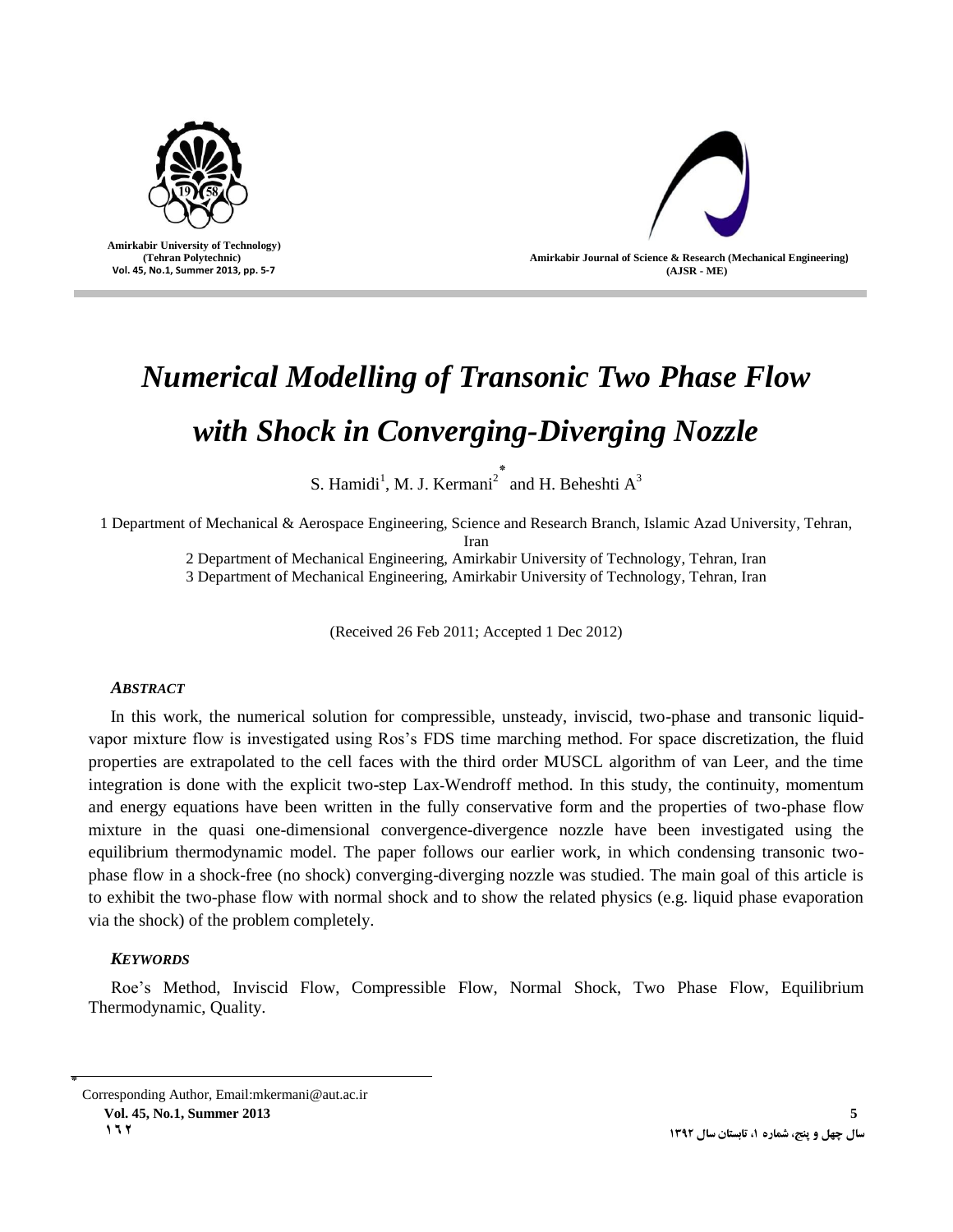#### **1- INTRODUCTION**

Condensation is a common phenomenon in many industrial thermo-fluid problems. Examples include flows in vapor nozzles, steam turbines, low temperature fuel cells, and many more. In such problems, flows contain vapor as one of the species that condenses due to the removal of latent heat from the vapor species.

A comprehensive review on the measurements of low pressure vapor nozzles (about 25 kPa or less) has been presented by Moore et al. [1]. Recently, Kermani et al. have performed some numerical computations of pure steam flow using the equilibrium thermodynamics [2]. In this work, the numerical solution for compressible, unsteady, inviscid, two-phase and transonic liquid-vapor mixture flow is investigated using Ros's FDS time marching method [3]. The solver is spatially third order and temporally second order accurate. The flow is assumed to obey the equilibrium thermodynamic model. For the two-phase flow in dry regions, the pressure  $(P)$ , temperature  $(T)$ , and velocity  $(u)$ , are extrapolated to the cell faces by the MUSCL approach while in wet regions the steam quality  $(\chi)$  has been used instead of pressure. The spurious numerical oscillations in the present high resolution computations are damped using the van Albada flux limiter [4]. The expansion shocks have also been avoided using the entropy correction formula given by Kermani and Plett [5]. A comparison of the literature shows good agreement.

The present paper is an extension of the previous work [2] that takes the working fluid as the two-phase and transonic liquid-vapor mixture with shock wave in the converging-diverging nozzle.

#### **2- GOVERNING EQUATIONS**

The governing equations for quasi one-dimensional, unsteady, inviscid and compressible flows are composed of the conservation laws of continuity, momentum and energy, and are shown in full conservative form. In the absence of body forces one can write [6]:

$$
\frac{\partial Q}{\partial t} + \frac{\partial F}{\partial x} + H = 0
$$
 (1)

$$
Q = A \begin{bmatrix} \rho \\ \rho u \\ \rho e_t \end{bmatrix}, F = A \begin{bmatrix} \rho u \\ P + \rho u^2 \\ \rho u h_t \end{bmatrix}, H = \begin{bmatrix} 0 \\ -P \frac{dA}{dx} \\ 0 \end{bmatrix}
$$
 (2)

Here  $Q$ ,  $F$  and  $H$  are the conservative vector, the flux vector and the source term, respectively. A is the crosssectional area of the nozzle,  $\rho$  is the density of the mixture,  $u$  is the velocity and  $e_i$  and  $h_t$  are respectively the total internal energy and total enthalpy of the mixture. In this study, the slip velocity between the gas and the liquid phases is ignored.

## **3- RESULTS**

In the present computations, nozzle (A) from Moore et al. is considered [1]. In Fig. 1 the pressure distribution along this nozzle is compared with the experimental data. According to Fig. 1, there is a good agreement between our results and the experimental data. Figure 2 shows the profile of wetness fraction,  $(1-\chi)$ , along the Moore<sub>A</sub> nozzle for two back pressures 18 and 20 kPa. For these back pressures, shock waves appear in the diverging portions of the nozzle. For the present two-phase flow with a strong shock, the post shock condition has completely dried out. Figure 3 shows the profile of entropy along the Moore $_A$  nozzle with the normal shock. In the case with shock wave, the entropy of the mixture  $(s_m)$  increases across the shock.



Figure 1: validations of the present solution; comparisons of pressure distribution along the  $Moore<sub>A</sub>$  nozzle.

**6 Vol. 45, No.1, Summer 2013 121 121 121 121 121 121 121 121 121 121 121 121 121 121 121 121**